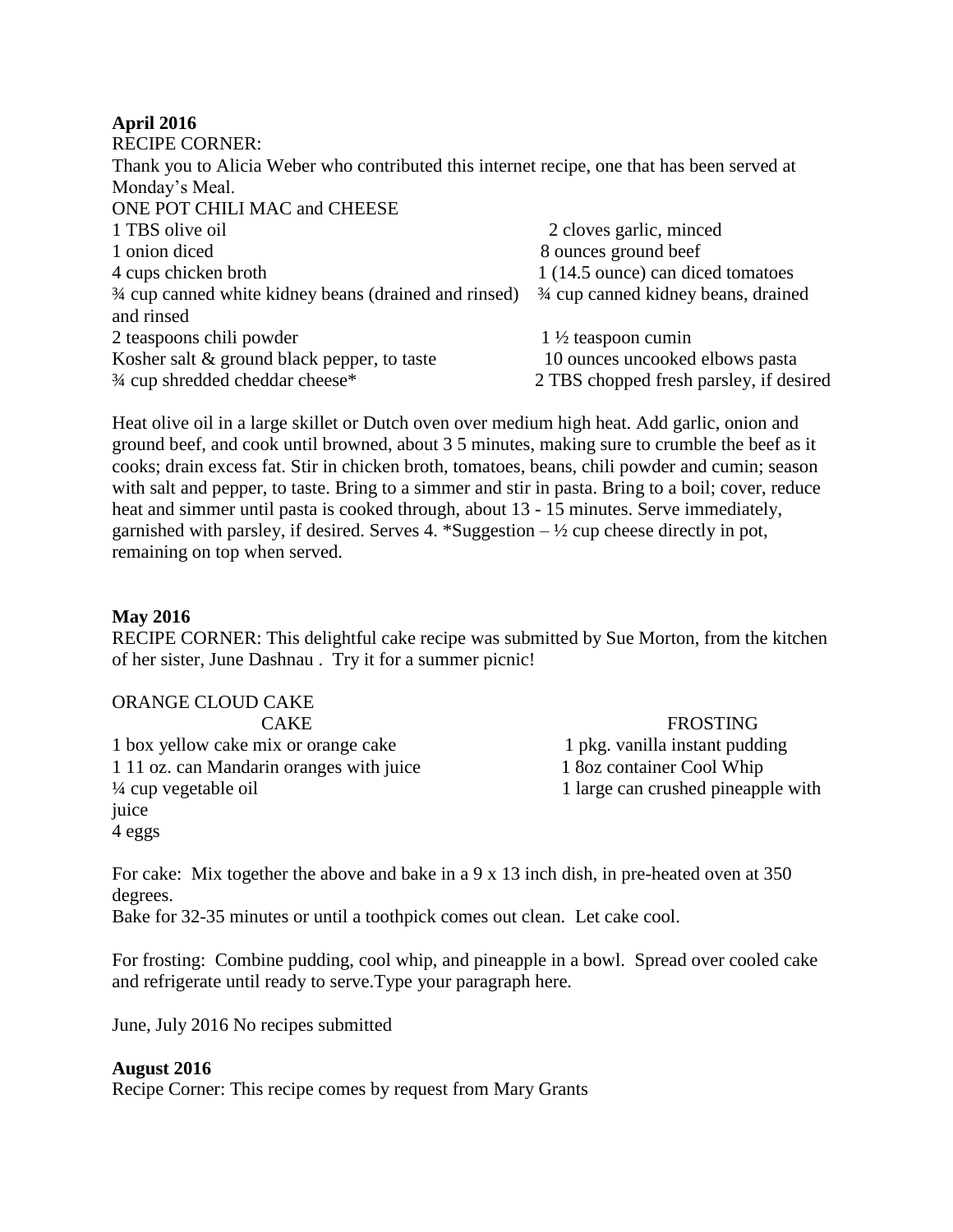Broccoli Salad 1 C. Sugar, 1 C. Mayonnaise, 3 Tbs. Vinegar, 1 head Broccoli. Cut Broccoli into small pieces. Add dressing. You can make this salad your own by adding other foods to it i.e. raisins, crasins, shredded carrots, or berries in season.

#### **September 2016** None

#### **October 2016**

RECIPE CORNER: Rose Ann Myers is sharing this recipe for apple bread at the perfect time of year! Thanks Rose Ann! Apple Bread 1 cup sugar 2 cups flour 1 tsp. vanilla 1/2 cup shortening or oleo 1 TBLS sour milk  $\frac{1}{2}$  tsp. salt 2 eggs 1 tsp. baking soda 1 ½ cups chopped apples Cream sugar and shortening. Add beaten eggs. Mix. Add rest of ingredients. Pour into sprayed bread tin. Sprinkle 2 tablespoons sugar, mixed with 1 teaspoon cinnamon on top. Bake 1 hour at 350 degrees. Hope you enjoy.

#### **November 2016**

RECIPE CORNER: This month's seasonal recipe, from Kathy Rose, is one that she served during fellowship time this fall. It will be a crowd pleaser over the Thanksgiving holiday family gatherings. Thanks Kathy!

APPLE PIZZA

11 oz pkg. pie crust mix ½ teaspoon cinnamon 5 medium apples ¼ cup butter  $\frac{1}{2}$  cup flour  $\frac{1}{2}$  cup walnuts - chopped ½ cup brown sugar

Make up dough for two crust pie. Roll out all dough to one 14" round. Place on a 12" pizza pan. Turn under edges and flute. Core and slice apples thin on pie shell. Stir remaining ingredients,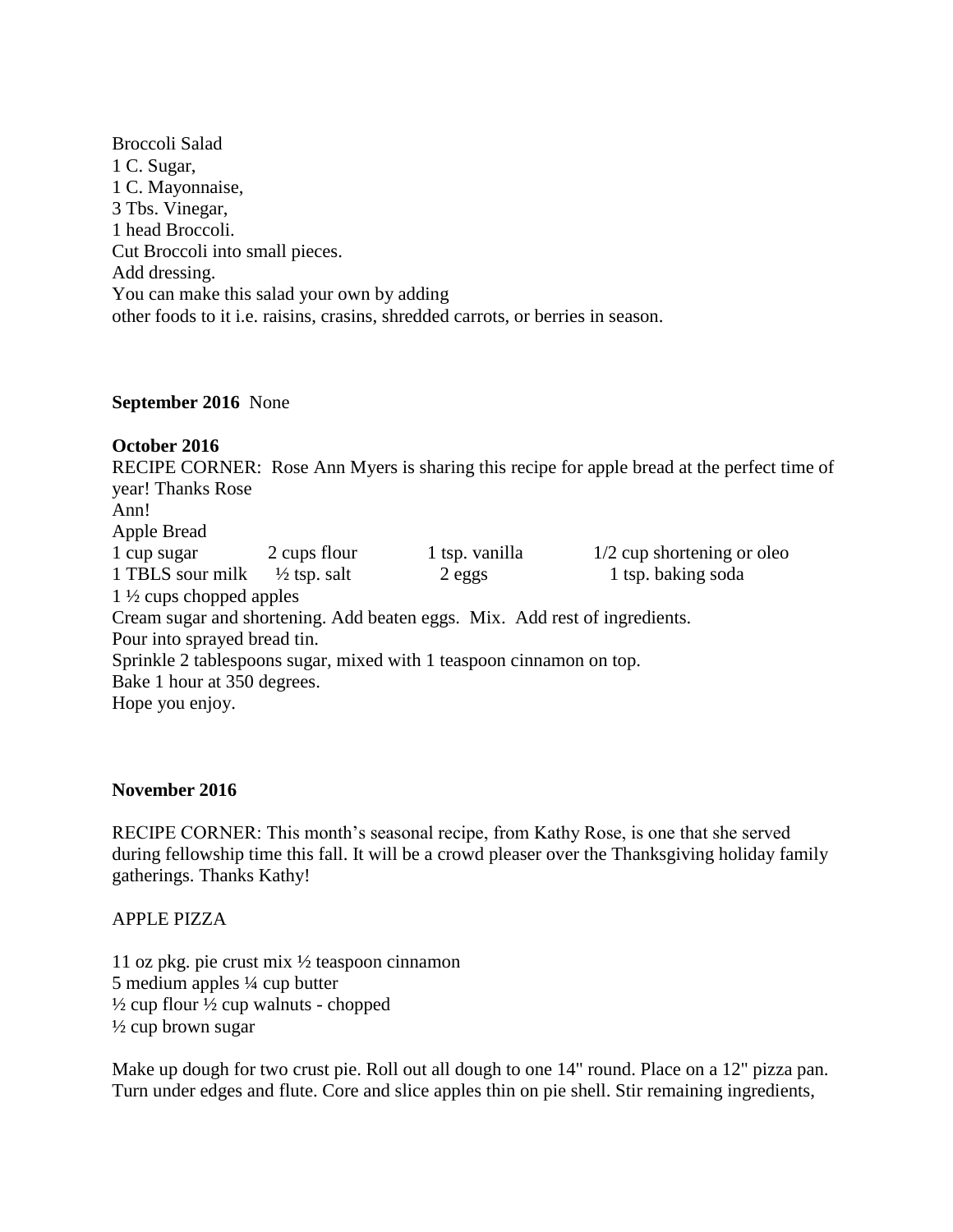except nuts, together until crumbly. Spread mixture over apples. Sprinkle walnuts and bake at 450 degrees for 25 minutes. Serve with ice cream or cheddar cheese.

## **January 2017**

RECIPE CORNER: This month's recipe for maple roasted chicken with sweet potatoes comes to us from Sue Morton. She uses the maple syrup she and Duane make and the rosemary from their daughter Carrie's home in North Carolina for this delicious main dish. Thanks Sue!

# MAPLE ROASTED CHICKEN with SWEET POTATOES

1 ¾ lb chicken, cut into pieces 1 yellow onion, cut into 1 inch wedges 2 small sweet potatoes -4 Tbsp olive oil 1 tsp. Kosher salt Ground pepper to taste 3-4 Tbsp. real maple syrup – more is better 6 sprigs fresh thyme or rosemary

Heat oven to 400 degrees. Rinse chicken, pat dry. Arrange chicken pieces, sweet potatoes and onion in 9 x 13 baking dish. Drizzle the oil over the chicken and veggies. Add seasonings. Toss to coat, drizzle all with maple syrup and top with fresh herbs. Roast, stir veggies once. Cook until chicken is done all the way thru (about  $1 - 1\frac{1}{4}$  hours). Let rest 10 minutes before serving.

# **March 2017**

RECIPE CORNER: 'Tis a good thing to try a new recipe from Ireland around about St. Patrick's Day. From Favorite Irish Recipes… CHAMP 1 lb potatoes, peeled and quartered their green tops 4 oz.  $\frac{1}{4}$  pint creamy milk 8 spring onions, trimmed, but retaining Salt and black pepper 4oz butter, melted

Boil the potatoes in lightly salted water and drain very well. Cover with a clean tea cloth to absorb the steam and keep warm. Chop the spring onions finely, add to the milk and boil together in a pan for a few minutes. Mash the potatoes and season well, then pour in the milk and spring onions and beat well together. Divide the mashed potato between four warm bowls, make a well in the center of each and pour in melted butter to make a pool.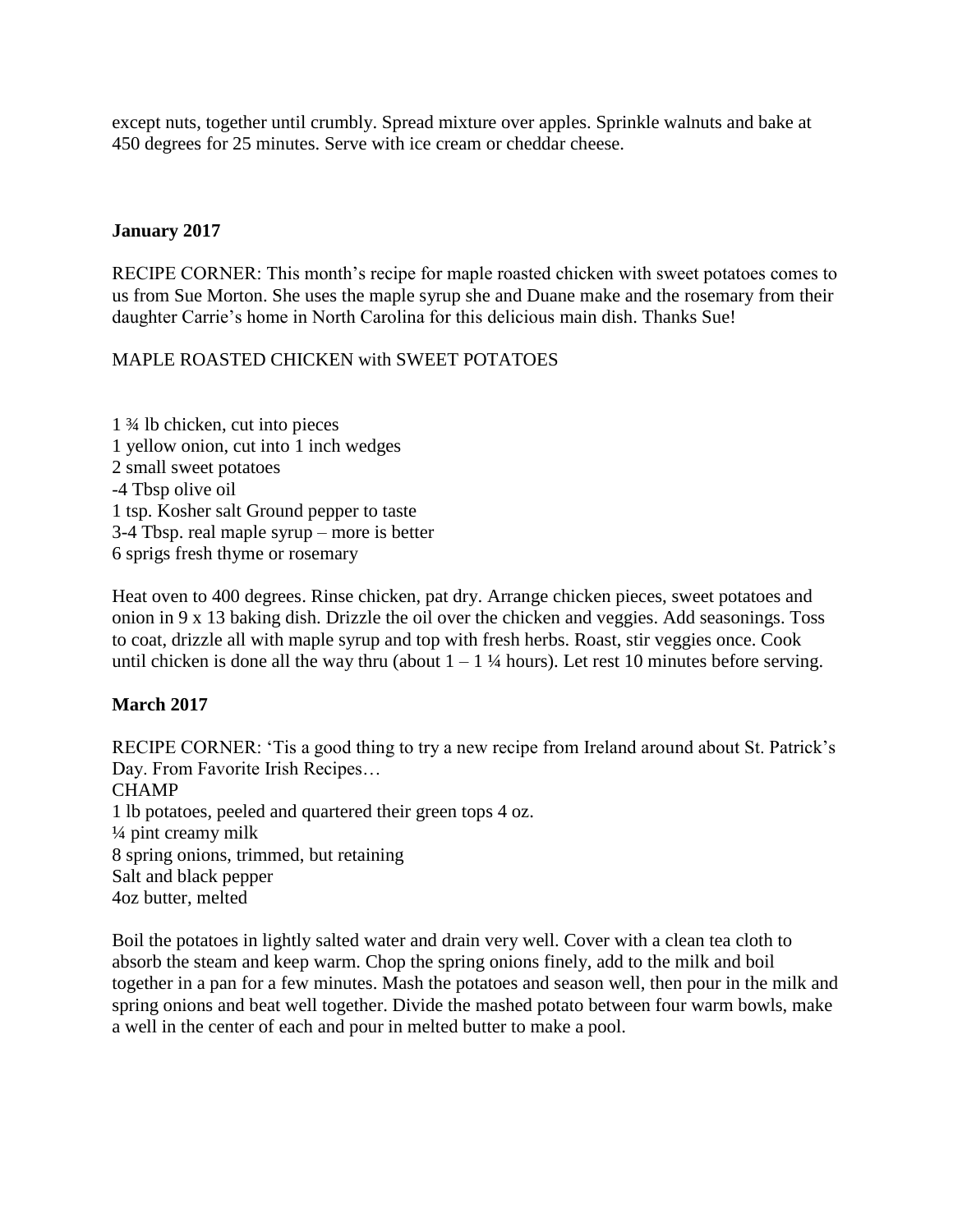## **April 2017**

**RECIPE CORNER:** This recipe for Southern Coffee Cake by Dorothy Coonrod and can be found in the church cookbook "Treasures from Heaven." It may make a delightful cake for breakfast or brunch on Easter morning. Thanks Dorothy. SOUTHERN COFFEE CAKE 1/2 Cup Vegetable Oil 1 Pkg. White Cake Mix 4 eggs 1 pkg. Instant Vanilla Pudding 8 oz. Sour Cream

TOPPING: ½ Cup Chopped Nuts ¼ Cup Brown Sugar ½ Cup Granulated Sugar 2 teaspoons Cinnamon Mix first five ingredients. Pour half of the batter in a greased and floured angel food or Bundt pan. Sprinkle ½ of the topping on it. Swirl it through with a knife. Add remaining batter and then the topping, again swirling with a knife. Bake at 350 degrees for 50-60 minutes.

#### **June 2017**

**RECIPE CORNER:** This month's seasonal recipe comes to us from Kathy Rose. Kathy shared her moist and delicious rhubarb cake at a recent coffee hour following the Sunday worship service. Thanks Kathy!

#### RHUBARB CAKE

1 box of yellow cake mix using regular ingredients to bake 3 cups of rhubarb --- cut in 1" pieces 1 pkg raspberry or strawberry jello 1 cup plus 2 Tbsp sugar  $\frac{1}{2}$  pint of heavy cream

Directions: Oil bottom and sides of a 9" x 13" baking pan. Put the 3 cups of cut rhubarb in bottom of pan Sprinkle sugar on top of rhubarb. Sprinkle dry jello on top of sugar. Pour the ½ pint of heavy cream on top of sugar. Prepare cake mix as directed on box, and spoon on top of heavy cream. Bake for 30-40 minutes at 350 degrees, or until a toothpick inserted in to the middle of the cake comes out clean. Serve with whipped cream, cool whip or ice cream.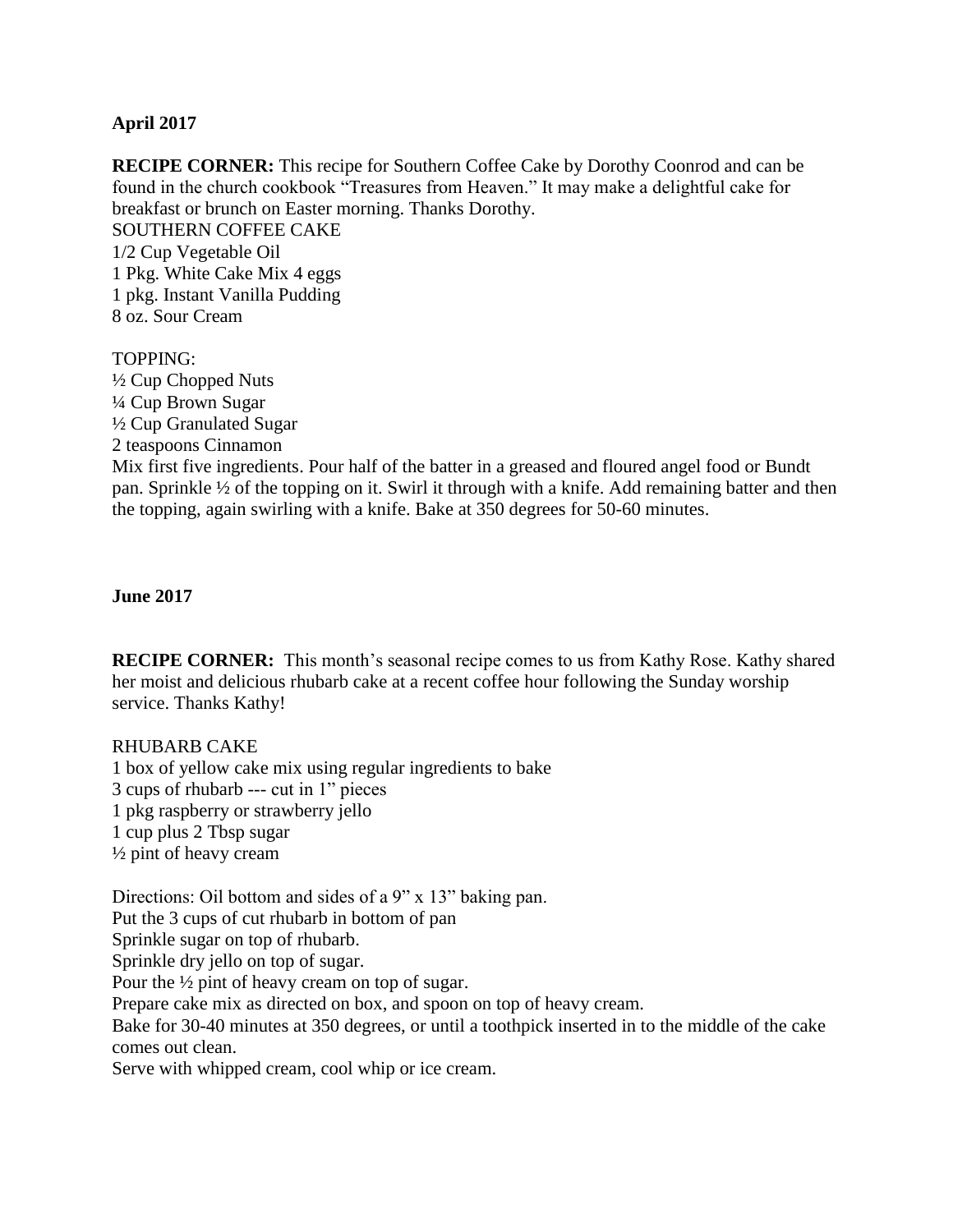# **July 2017**

RECIPE CORNER:

Sue Morton shares her favorite go-to recipe with us this month. This is a perfect recipe to serve as a side-dish on hot summer days, and an easy one to bring along on picnics. Thanks Sue! COPPER COINS---Marinated Carrots

2 lbs. carrots ½ cup oil

1 large onion ¾ cup vinegar

1 green pepper 1 tsp salt

1 (10 oz.) can tomato soup ¼ tsp dill weed

1 ¼ cup sugar 1 tsp Worcestershire Sauce ¼ tsp. pepper

Cut carrots into julienne strips-or circles. Cook in small amount of water until barely tender; drain and cool.

Slice onion thinly and cut pepper into strips.

Combine with carrots. Mix the remaining ingredients and bring to a boil. Pour over carrots, onions, and pepper.

Chill.

# **August 2017**

## RECIPE CORNER:

This month's recipe comes to us from the kitchen of Linda Fravor. It is the perfect dish to bring to a summertime gathering. Thanks Linda!

# VEGGIE DIP APPETIZER

2 packages Crescent Rolls (Open and lay flat on a cookie sheet sized pan. Bake according to directions on package. Remove from oven and cool.) Filling: 1 - 8 oz. package of cream cheese 1 tsp. dill weed 1 cup of mayonnaise  $\frac{1}{2}$  tsp. garlic salt Mix well and spread on cooled baked rolls. Top with prepared diced vegetables such as lettuce, green and/or red peppers, carrots, broccoli, cauliflower, tomatoes, ripe olives, etc. Anything you like, or have available, works. Lastly, sprinkle grated cheese over all. Serve and enjoy

### **September 2017**

RECIPE CORNER: This seasonal recipe is from Kenny Tupper, a late member of our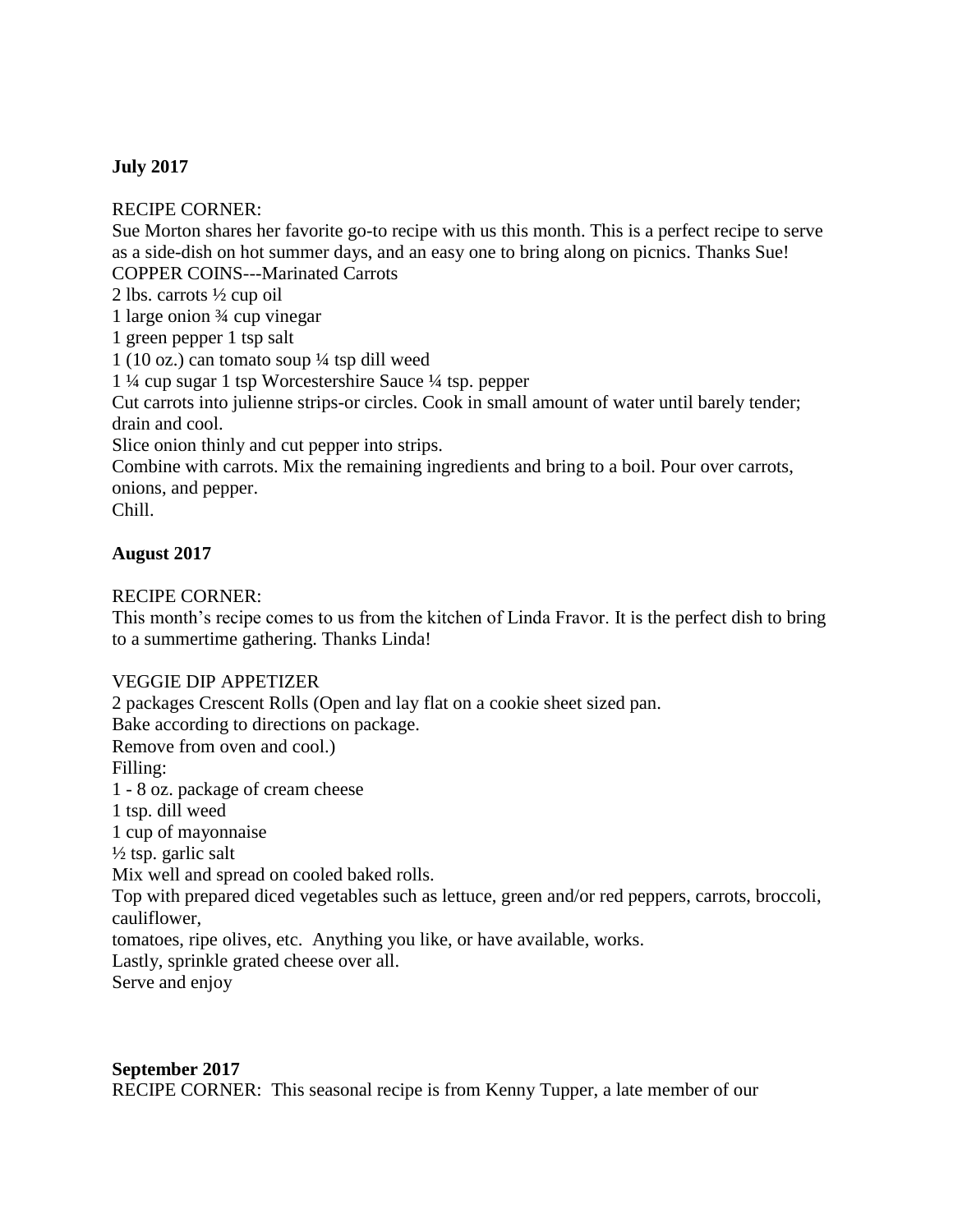congregation.

APPLESAUCE SPICE BARS 1 cup applesauce  $2\frac{1}{4}$  cups flour 1/8 teaspoon vanilla 1 cup brown sugar 1 teaspoon baking soda  $\frac{1}{2}$  cup raisins 2/3 cups vegetable oil 1 teaspoon cinnamon Combine applesauce, brown sugar, and vegetable oil together in saucepan and heat. Set aside.

Mix together flour, baking soda, cinnamon, vanilla, and raisins. Add applesauce mixture. Pour in a 9 x 13 pan and bake for 25 minutes in a 350 degree oven. Remove from oven and cool thoroughly before cutting into bars.

#### **October 2017**

Recipe Corner: We are fully in the delightful apple season and Linda Fravor graciously shares her recipe for apple pizza with us. Thanks Linda!

#### APPLE PIZZA

| 1.PASTRY                | 2.FILLING                 | 3.TOPPING               |
|-------------------------|---------------------------|-------------------------|
| 2 cups of flour         | 4- 5 medium sized apples  | $\frac{3}{4}$ cup flour |
| $\frac{1}{2}$ tsp. salt | $\frac{1}{2}$ cup sugar   | 1 cup sugar             |
| $2/3$ cup shortening    | 1 tsp. cinnamon           | $1/3$ cup butter/oleo   |
| 5 to 7 Tbsp. cold water | $\frac{1}{2}$ tsp. nutmeg |                         |

| Roll out dough mixture and       | Put thinly sliced apples in large bowl | Combine and mix |
|----------------------------------|----------------------------------------|-----------------|
|                                  | until                                  |                 |
| place on pizza pan. Flute edges. | Stir in sugar and spices. Mix          | crumbly.        |
| Sprinkle over                    |                                        |                 |
|                                  | thoroughly. Arrange evenly on pastry.  | Apples.         |

Bake: 425 degrees, about 20-25 minutes.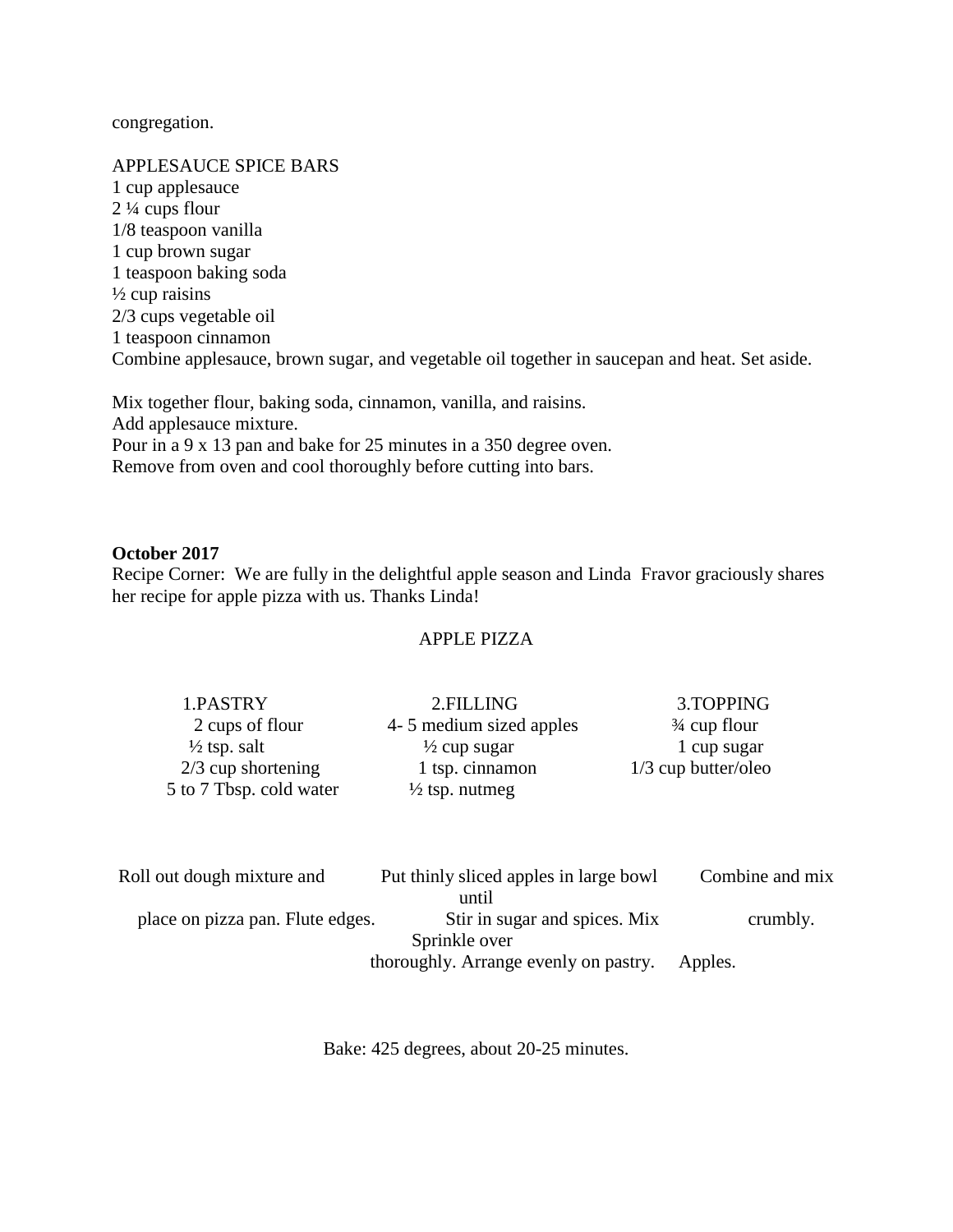#### **November 2017**

RECIPE CORNER: If you are having company come to stay over the holidays, this recipe may be just the one to serve for a fun, simple, yet festive breakfast.

## **OMELETS in a BAG!**

Quart size freezer zip lock bags Black olives Eggs Tomatoes, chopped Shredded cheese Ham, small pieces Green or colored bell peppers, cut up Broccoli, chopped Mushrooms, chopped Onions, chopped Onions, chopped Onions, chopped Onions, chopped Onions, chopped Onions, chopped Onions, chopped  $\alpha$ 

Large kettle of boiling water; Boil kettle of water. Meanwhile, have each guest write name on bag with permanent marker.

Break one or two eggs into bag, scramble slightly. Add whatever ingredients from those above. Squeeze air out of

bags and seal bags. Place bags in kettle of boiling water for 13 minutes. If more than eight bags, have

two kettles of boiling water. Remove bags from kettle and carefully open each bag to remove omelet

### **Decmber 2017**

### **RECIPE CORNER:**

This month's recipe comes from the kitchen of Rose Ann Myers, who made this tasty dessert for the workers helping move the Operation Christmas Child shoebox supplies from the Myers home to the church. This recipe has the perfect presentation for a holiday table.

# **Rose Ann's Cherry Danish**

**Danish** Glaze 1 3/4 cup sugar 1 cup powdered sugar 1 cup margarine/butter, softened 1–2 Tablespoons milk 1 teaspoon vanilla ½ teaspoons almond extract 4 eggs 3 cups flour 1 1/2 teaspoon - baking powder 21 oz. can cherry filling